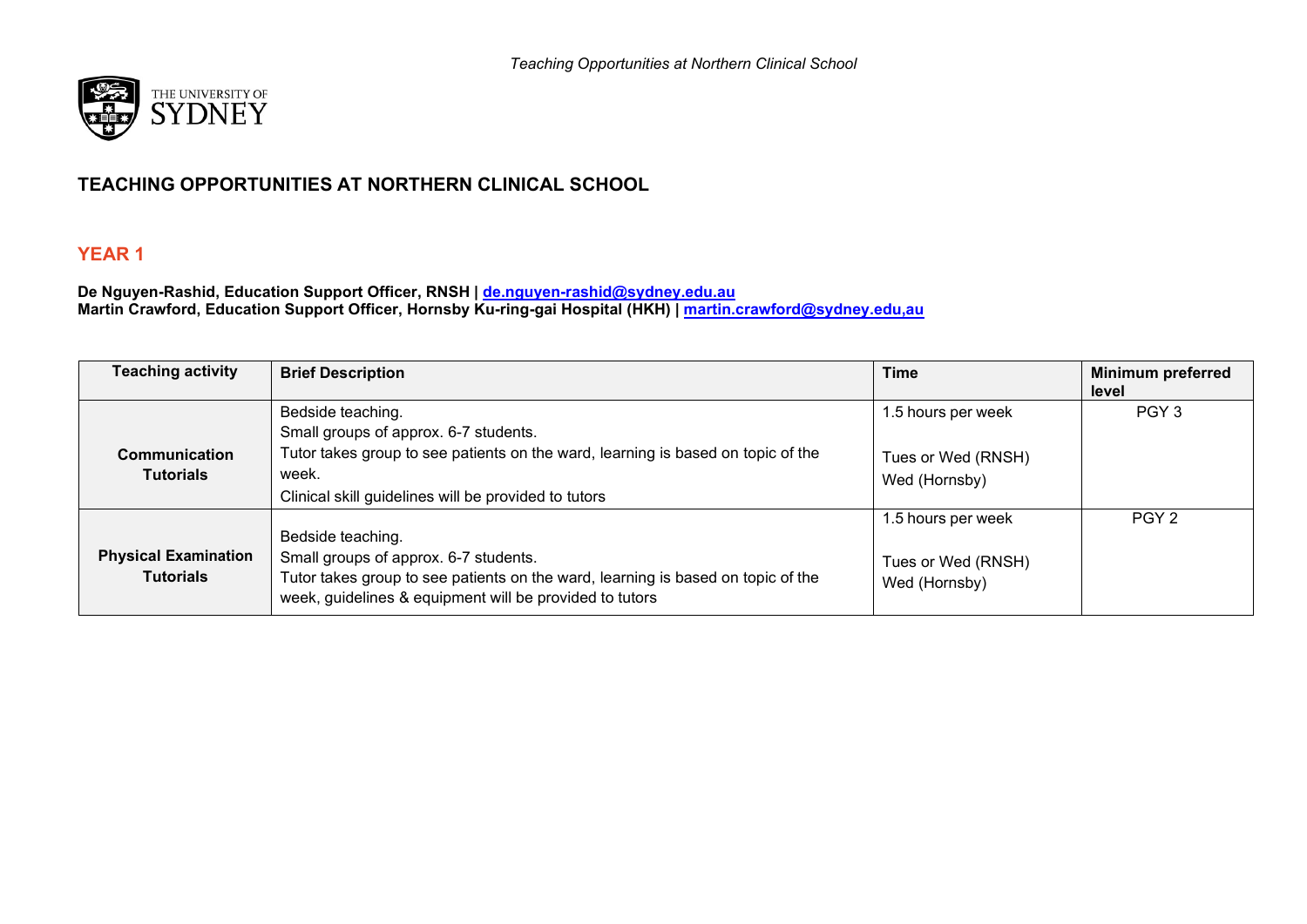## **YEAR 2**

#### **Naiyana Akkarawongphiphat, Education Support Officer, RNSH | [naiyana.akkarawongphiphat@sydney.edu.au](mailto:naiyana.akkarawongphiphat@sydney.edu.au) Tracey Bayliss, Education Support Officer, HKH | [tracey.bayliss@sydney.edu.au](mailto:tracey.bayliss@sydney.edu.au)** (*PT: Mon, Tue, Thu)*

| <b>Teaching activity</b>                    | <b>Brief Description</b>                                                                                                                                                                                                                                            | <b>Time</b>                             | Minimum preferred level |
|---------------------------------------------|---------------------------------------------------------------------------------------------------------------------------------------------------------------------------------------------------------------------------------------------------------------------|-----------------------------------------|-------------------------|
| <b>Surgical Grand</b><br><b>Rounds</b>      | Classroom teaching - interactive session, student lead case discussion.<br>Large group.<br>Tutor (usually expert in the area) to help facilitate the session and provide comments<br>around the case.                                                               | 1 hour per week<br>Monday afternoons    | PGY <sub>3</sub>        |
| <b>Ward Based</b><br><b>Supervisor</b>      | Mentor/supervisor for Year 2 students over an 8 week block<br>Small Group of approx. 2-4 students.<br>Assist with discussion of and marking of tasks set out in the Ward Based Learning<br>program.                                                                 | Approx 2-3 hrs per<br>week              | PGY <sub>2</sub>        |
| <b>Clinical Skills</b><br><b>Tutorials</b>  | Bedside teaching - history and examination combined.<br>Small group of approx. 6-7 students.<br>Tutor takes group to see patients on the ward, learning is based on topicof the week.<br>Clinical skills guidelines and online resources will be provided to tutors | 1.5 hours per week<br>Mon/Thu/Fri       | PGY <sub>2</sub>        |
| <b>Case Based</b><br><b>Learning (CBL)</b>  | Classroom teaching - interactive session<br>Small group of approx. 8 students<br>Tutor facilitates discussion around a clinical case - all case materials and teaching guide<br>provided                                                                            | 1.5 hours per week<br>Friday mornings   | PGY <sub>3</sub>        |
| Investigation<br><b>Sessions</b>            | Classroom teaching - didactic and interactive session on specific investigations<br>Large group<br>Slide deck/teaching material provided                                                                                                                            | 1-1.5 hours per week<br>Thursday/Friday | PGY <sub>4</sub>        |
| Haematology and<br><b>Oncology teaching</b> | Various opportunities June to August including CBLs, clinical tutorials, workshops,<br>and Investigation sessions                                                                                                                                                   | Various                                 | PGY <sub>4</sub>        |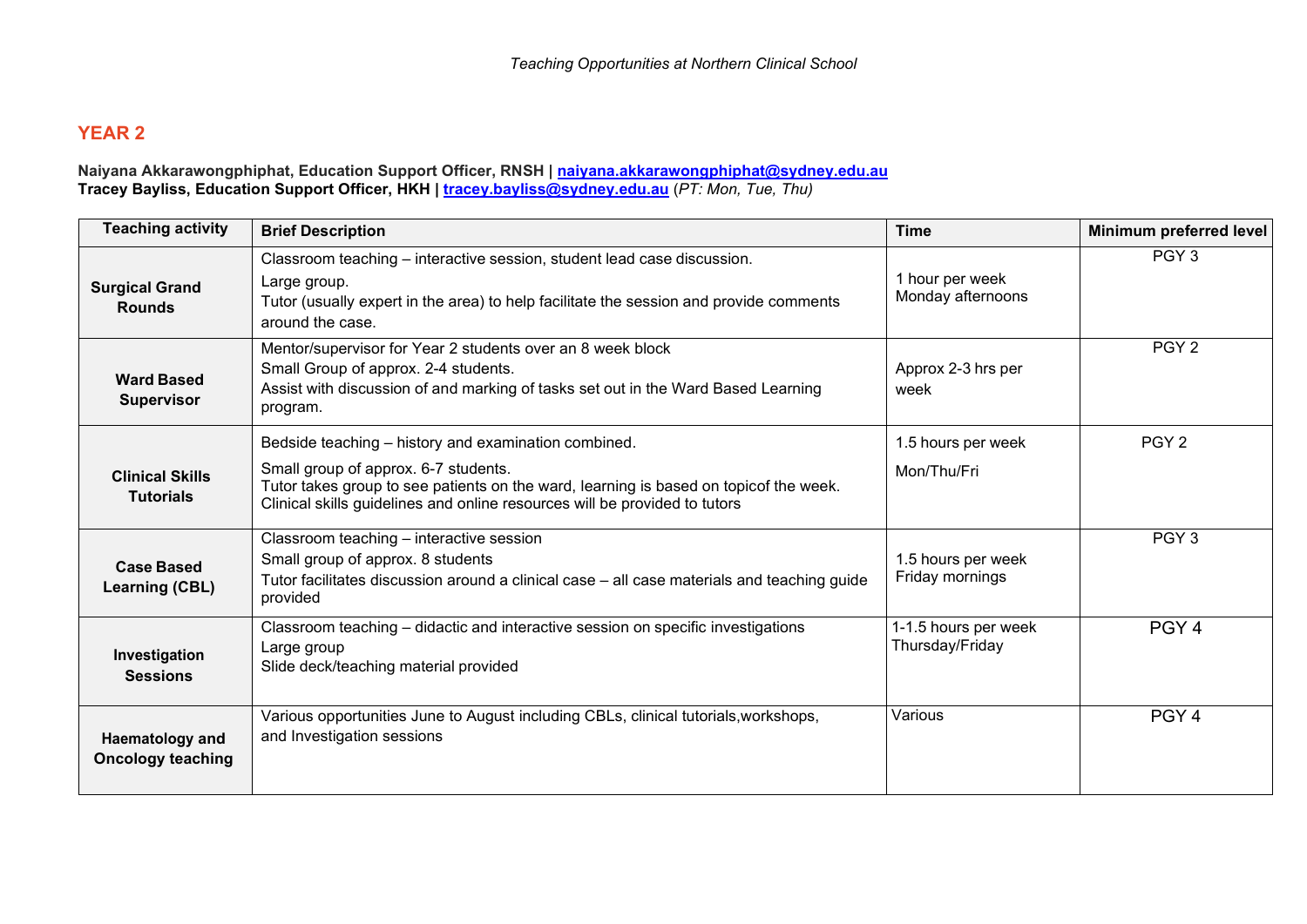# **STAGE 3 (YEAR 3 & 4)**

### **Faye Hurwitz, Education Support Officer, RNSH | [faye.hurwitz@sydney.edu.au](mailto:faye.hurwitz@sydney.edu.au)**

**Tracey Bayliss, Education Support Officer, HKH | [tracey.bayliss@sydney.edu.au](mailto:tracey.bayliss@sydney.edu.au)** *(PT: Mon, Tue, Thu)*

| <b>Teaching</b><br>activity                                                | <b>Brief Description</b>                                                                                                                                                                                                                                                                                                                                                                                                                                                                                                                                                                                                                                                                                                                                                        | <b>Time</b>                                                                                   | Minimum preferred level |
|----------------------------------------------------------------------------|---------------------------------------------------------------------------------------------------------------------------------------------------------------------------------------------------------------------------------------------------------------------------------------------------------------------------------------------------------------------------------------------------------------------------------------------------------------------------------------------------------------------------------------------------------------------------------------------------------------------------------------------------------------------------------------------------------------------------------------------------------------------------------|-----------------------------------------------------------------------------------------------|-------------------------|
| <b>Medicine or</b><br><b>Surgery</b><br><b>Bedside</b><br><b>Tutorials</b> | Students are allocated to a weekly bedside tutorial during their 8-week term.<br>There is no fixed curriculum, but it is suggested that tutors assist students to enhance<br>their clinical skills including focused history taking and examination skills and<br>discussion of relevant investigation and management.<br>Where possible, we suggest including patients from the ward.<br>Group size: 4 - 7 students                                                                                                                                                                                                                                                                                                                                                            | At RNSH or Hornsby<br>One hour per week<br>Any time except<br>Thursdays $8 - 12$ pm & Fridays | PGY <sub>3</sub>        |
| <b>Clinical</b><br>Reasoning<br><b>Sessions</b><br>(CRS)                   | The first 30 minutes is spent as a wrap up from the previous tutorials and then one<br>student presents the current case for 60 mins including questions. The student will<br>have found the case during their time on the wards, however if they cannot find an<br>appropriate case, they will use the case provided by the university. Each week a<br>different student presents a different case topic<br>Tutor's role is as a facilitator to ensure that the group stays on track but also explores<br>the breadth of learning topics associated with the CRS. This may involve asking<br>questions, encouraging students to clarify ideas and examine new ones, point out<br>inconsistencies and enabling all group members to contribute.<br>Group size: $5 - 7$ students | At RNSH<br>8 week blocks<br>Fridays, 8.00 - 9.30am                                            | PGY <sub>4</sub>        |
| <b>Personal</b><br>Professional<br><b>Development</b><br>(PPD)             | In Stage 3 students work through several PPD topics. Our coordinator arranges a<br>specialist to talk to the whole group of students (and tutors) about the topic. The<br>students are then split into break-out groups according to how many tutors are<br>available on the day. The students and tutors then go into the tutorial rooms to have<br>small group discussion about the topic.<br>Marking of Y4 student Clinical Ethics Essays                                                                                                                                                                                                                                                                                                                                    | At RNSH<br>Friday Mornings, any time<br>between 9.45am - 2pm                                  | PGY4                    |
| <b>Assessment</b>                                                          | Marking of written long cases, admission, and discharge summaries<br>Work based assessment- witnessed history taking, examination anddiscussion<br>of differential diagnoses (senior clinician only)                                                                                                                                                                                                                                                                                                                                                                                                                                                                                                                                                                            | Various                                                                                       | PGY <sub>4</sub>        |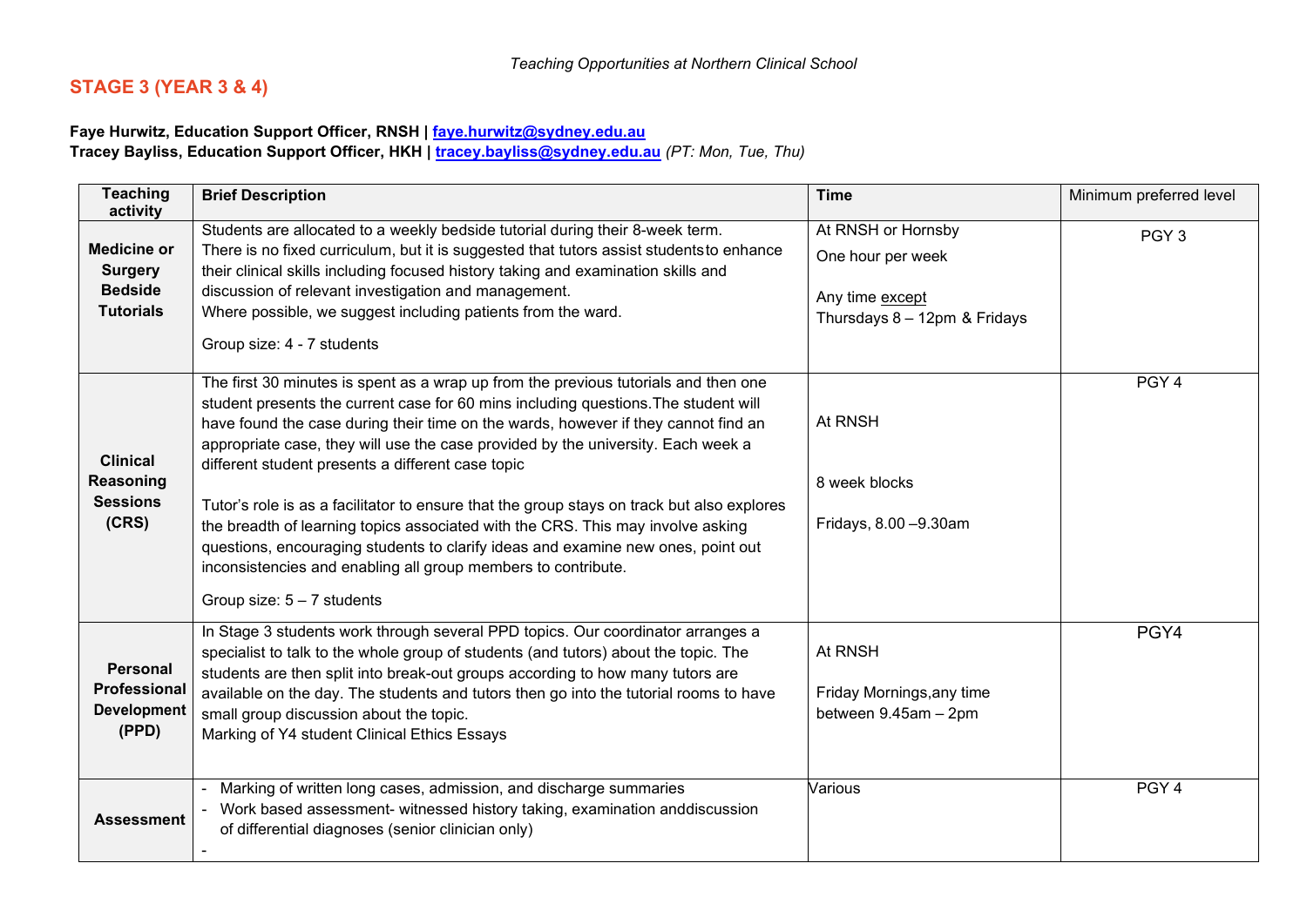|                        | Year 3 & 4 students complete 7 week terms in the following         | week terms running throughout the | PGY <sub>3</sub> |
|------------------------|--------------------------------------------------------------------|-----------------------------------|------------------|
|                        | specialties and a number of teaching and supervision opportunities | year                              |                  |
|                        | are available:                                                     |                                   |                  |
|                        | Perinatal & Women's Health                                         |                                   |                  |
| <b>Specialty terms</b> | Child & Adolescent Health                                          |                                   |                  |
|                        | Psychiatry and Addiction Medicine                                  |                                   |                  |
|                        | Critical care (ICU/Anaesthetics/ED)                                |                                   |                  |
|                        | Community Practice (GP)                                            |                                   |                  |
|                        |                                                                    |                                   |                  |

# **ADDITIONAL OPPORTUNITIES**

| Teaching activity                                                                   | <b>Brief Description</b>                                                                                                                                                                                                                                                                                                                                                                                                                                                                                                                                                                                                                                                                                       | <b>Time</b>                    | <b>Minimum preferred</b><br>level |
|-------------------------------------------------------------------------------------|----------------------------------------------------------------------------------------------------------------------------------------------------------------------------------------------------------------------------------------------------------------------------------------------------------------------------------------------------------------------------------------------------------------------------------------------------------------------------------------------------------------------------------------------------------------------------------------------------------------------------------------------------------------------------------------------------------------|--------------------------------|-----------------------------------|
| <b>Student Learning</b><br><b>Advisor (LA)</b>                                      | The key purpose of Learning Advisors is to foster and support<br>professionalism among students in their journey towards becoming<br>future clinicians.<br>The Learning Advisor meets with students to facilitate discussions<br>about students' own insights into their academic and co-academic<br>experience and progress.<br>The discussions occur against the backdrop of students' progress in the<br>medical program (which is provided to the Learning Advisor) and a<br>professional development plan submitted by the student.<br>The role is distinguished from an assessor or coach or a mentor.<br>Each LA is allocated to approx. 5 students in year 1 and is preferably their LA for<br>4 years | 2 to 3 meetings each year      | PGY4                              |
| <b>Yr 1 &amp; 2 Multi-</b><br><b>Modal Clinical</b><br><b>Assessments</b><br>(MMCA) | The purpose of the MMCA is to provide an objective, independent<br>$\bullet$<br>assessment of each student's clinical skills<br>The exam is station based and the stations are either history taking,<br>$\bullet$<br>physical examination, procedural skills, or interpretation of investigation<br>results<br>Examiners will do the marking on an iPad & will examine approximately 12<br>students<br>Exams are held at RNSH and Hornsby hopitals                                                                                                                                                                                                                                                            | 4 exams per year<br>Dates vary | PGY <sub>4</sub>                  |